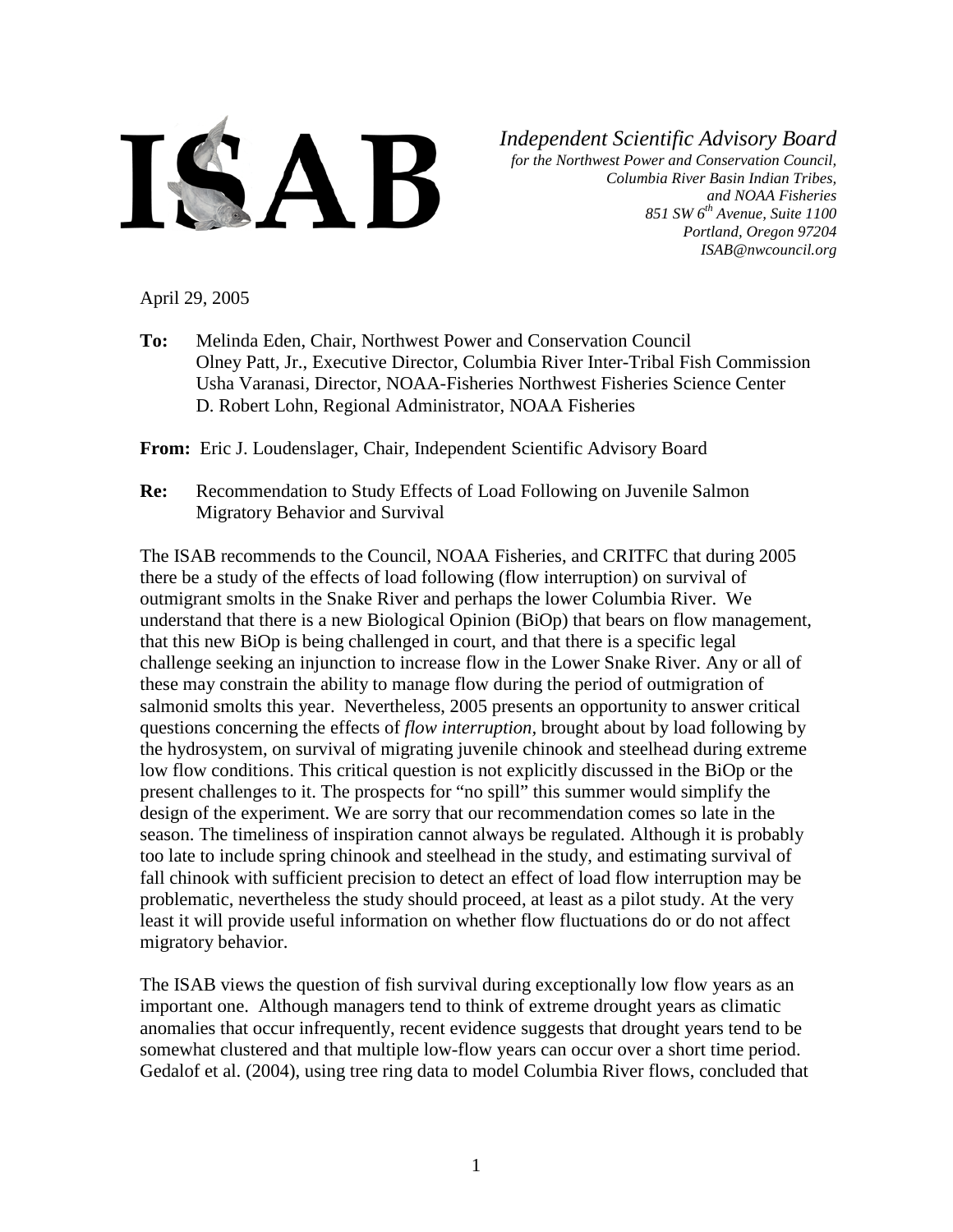low flow episodes have happened a number of times since 1750. The following figure from their paper illustrates the distribution of drought years.



Figure 5. The Distribution of n-Year Moving Average Mean Flow for the Lowest 15th Percentile Over the Period of Reconstruction. Low rankings are indicated by longer bars, and represent lower flow events.

As these authors point out, the period 1950-1987 is unusual in the context of this flow record in having no multi-year drought events. Yet the Columbia River experienced a severe drought in 2001 and is apparently experiencing another in 2005. If we are entering a period of drought-prone years (especially one as severe as in 1835-1850), the issue of migrant survival during exceptionally low flows, with and without load following, becomes particularly important.

The neglected question, which could be addressed in this experiment, is whether low inriver survival rates and migration speeds often observed during extreme low flow conditions are in large part a consequence of abnormal cycles of flow interruption (and possible within-pool flow reversal) induced by load following at the dams, or a consequence of low flow itself (other effects such as temperature and season aside). The essential hypothesis justifying the experiment is that a pattern of relatively constant low flow would prove less damaging to in-river survival rate and migration speed than would the pattern of load following imposed on the same average flow. This issue was most recently discussed in the ISAB's report, *Review of Flow Augmentation: Update and Clarification* (ISAB 2003-1), which was an examination of flow augmentation. More detailed information is given there. The essential design of the experiment would involve temporal switching from "treatment" flow management (load following) to "control" flow management (constant flow with the same average flow), and back, at intervals of time that are long enough to satisfy the requirements of the fish marking method identified as being most likely to produce the "best" survival estimates. PIT tags and radio tags are the two marking technologies that we know are available. The choice of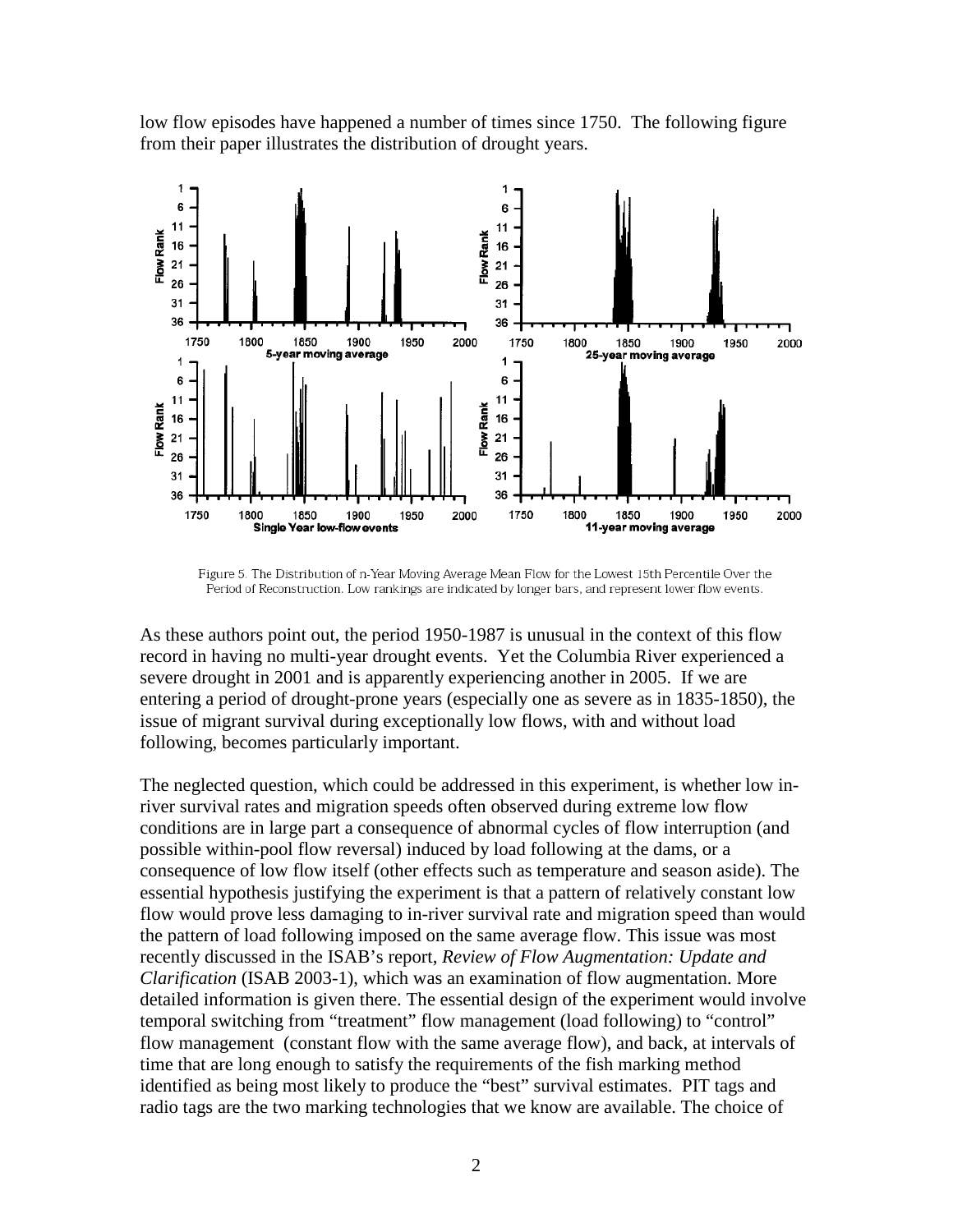method for the existing circumstances would best be selected by agreement among the contractors presently engaged in studies in the Snake and Columbia rivers that could be modified to collect the relevant data. Information we have available at this time suggests that radio tagging would be most likely to produce the desired results this year. We discuss this suggestion further below.

The essential design issues are:

- 1. Obtaining a good enough match between "treatment" time blocks and "control" time blocks so that extraneous environmental factors (other than the treatment with load following or the control with stable flows ) that might operate differently at those times do not confound the results. Possible confounding factors include temperature, turbidity, average flow, smoltification status, and condition of the released fish. The match (and the effects of mismatch) will be affected by the choice of the time period for the experiment and the number of treatment/control pairs that can be established.
- 2. Providing a large enough sample size of releases to allow survival rates and migration speed estimates to be made with sufficient precision from the recoveries so that the treatment effect can be resolved against the noise of sampling variation and the possible effects of confounding factors (time block effects).

Existing information about survival rates, migration rates, detection rates, and the variation in these rates should be adequate for arriving at a design with useful anticipated statistical performance (power). It would not be worthwhile to proceed with an expensive experiment bearing on a possibly controversial management issue, unless the design shows prospects for delivering reasonably conclusive results.

The goal of the experiment is to obtain data that would inform the region whether flow interruption substantially affects survival or migration behavior of tagged smolts migrating in the river(s). The study objectives would include description of behavior and if feasible estimation of relative survival of tagged groups of hatchery chinook and/or steelhead: 1) with flow interruption and 2) without flow interruption. We assume that hatchery fall chinook during summer would be the best test fish and time period for the study this year. Prediction of the effects on wild populations would only require the assumption that the relative rates estimated for the two tagged groups are approximately the same. If the hypothesis is correct, the experiment would benefit all in-river migrants, including any wild fish migrating in-river. The design we outline does not specifically attempt to generate estimates for unmarked fish migrating in river. Carrying out the experiment should not raise any ESA issues.

We suggest the design use fixed alternating periods (e.g., with a length of one week), following a random start to avoid the possibility of clumping of particular test or control groups at the beginning or end of the study. This would take into account, insofar as possible the known fact that survival shows a trend with time due to temperature and other factors, including degree of smoltification, turbidity, and volume of flow.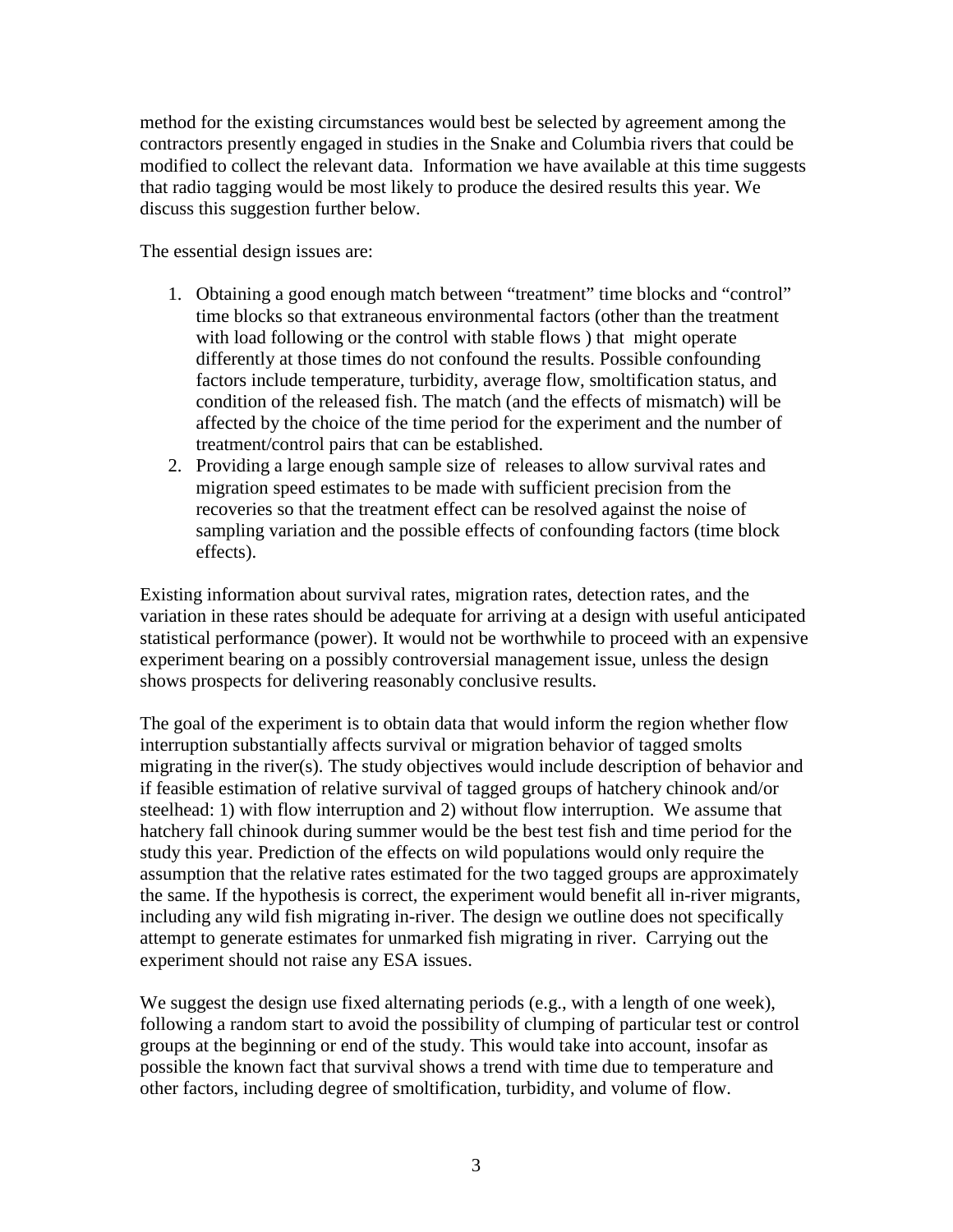Although PIT tagged fish might be used to estimate survival, there is a possible complication in that as a batch of test fish moves through the hydrosystem they tend to migrate at different rates. This is particularly true for fall chinook. Thus, the PIT tagged fish in a batch may not all be subject to the same treatment or control. We suggest using radio tags for the survival estimates, because their use would make it possible to regroup the fish into treatment and control groups based upon their known locations through the study period. In any case, the information provided on their migration routes will indicate whether there is an effect of the different flow conditions.

We understand that NOAA Fisheries, the USFWS and NPT will be conducting a transportation study in the Snake River and will be making weekly survival estimates through the period of outmigration, using recoveries of PIT tagged fish at detectors located at the dams. These estimates may be useful as is, but NOAA Fisheries scientists should be consulted. In addition, we understand that other agency employees will be conducting radiotracking studies of juvenile salmonids during the migration period. It would be necessary to bring key agency scientists together to formulate and approve an appropriate study design. We foresee little additional costs associated with this study beyond existing budgets, except in two areas: 1. Responsibility for submitting to the Council a written study design, and a completion report providing an analysis of results should be assigned to one or more of the participating agencies; 2. Monitoring of flows between the dams included within the study reach should be done with the objective of detecting any unusual effects of flow interruption on downstream movement of the river, such as the seiches observed in the ISAB 2003-1 report. We know of no existing study that might add this to their list of tasks, so a new project might need to be established.

We have thought of the Lower Snake River as a logical location for this test. The four lower Snake River hydropower projects are operated more or less as a unit because of their limited storage capacity combined with limitations of fluctuations in reservoir elevations specified in the BiOp. That being the case, to accomplish the study objectives in that reach would require close cooperation of Idaho Power Company in the operations of the Hells Canyon complex to provide storage and release of water according to the schedule in the study design.

## **Action Steps:**

1. Assign agency personnel currently involved in survival or behavior studies of juvenile salmonids the task of developing a detailed study plan to accomplish the objective of measuring the effect of flow fluctuations associated with hydrosystem load following. 2. Commence discussions with the hydrosystem operators to develop a schedule for load following alternating with no load following to fit the study design.

3. Fund a project to monitor hydraulic conditions in the reservoirs for the purpose of detecting any unusual patterns of flow that might result from flow fluctuations due to load following.

4. Fund, if necessary, a project specifically designed to coordinate the collection of necessary data and to provide a summary report focused upon the question whether flow fluctuations affect survival, and if so to what degree.